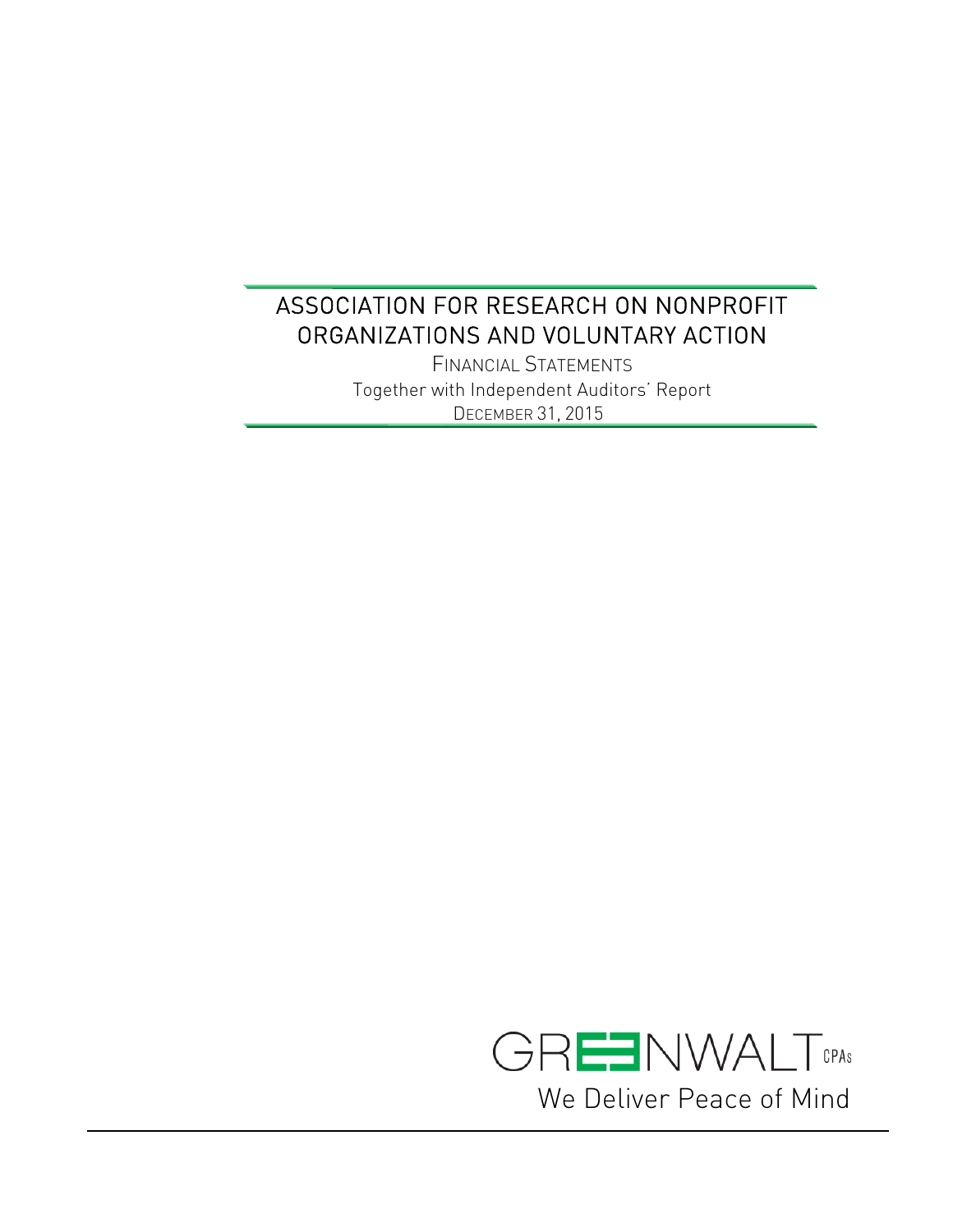PH 317 241 2999 FAX 317 240 4485

Greenwalt CPAs, Inc. 5342 W. Vermont Street Indianapolis, IN 46224 www.greenwaltcpas.com



INDEPENDENT AUDITORS' REPORT

To the Board of Directors of Association for Research on Nonprofit Organizations and Voluntary Action:

We have audited the accompanying financial statements of the Association for Research on Nonprofit Organizations and Voluntary Action ("ARNOVA"), which comprise the statement of financial position as of December 31, 2015, and the related statements of activities and cash flows for the eighteen months then ended, and the related notes to the financial statements.

### Management's Responsibility for the Financial Statements

Management is responsible for the preparation and fair presentation of these financial statements in accordance with accounting principles generally accepted in the United States of America; this includes the design, implementation, and maintenance of internal control relevant to the preparation and fair presentation of financial statements that are free from material misstatement, whether due to fraud or error.

#### Auditors' Responsibility

Our responsibility is to express an opinion on these financial statements based on our audit. We conducted our audit in accordance with auditing standards generally accepted in the United States of America. Those standards require that we plan and perform the audit to obtain reasonable assurance about whether the financial statements are free from material misstatement.

An audit involves performing procedures to obtain audit evidence about the amounts and disclosures in the financial statements. The procedures selected depend on the auditors' judgment, including the assessment of the risks of material misstatement of the financial statements, whether due to fraud or error. In making those risk assessments, the auditor considers internal control relevant to the entity's preparation and fair presentation of the financial statements in order to design audit procedures that are appropriate in the circumstances, but not for the purpose of expressing an opinion on the effectiveness of the entity's internal control. Accordingly, we express no such opinion. An audit also includes evaluating the appropriateness of accounting policies used and the reasonableness of significant accounting estimates made by management, as well as evaluating the overall presentation of the financial statements.

We believe that the audit evidence we have obtained is sufficient and appropriate to provide a basis for our audit opinion.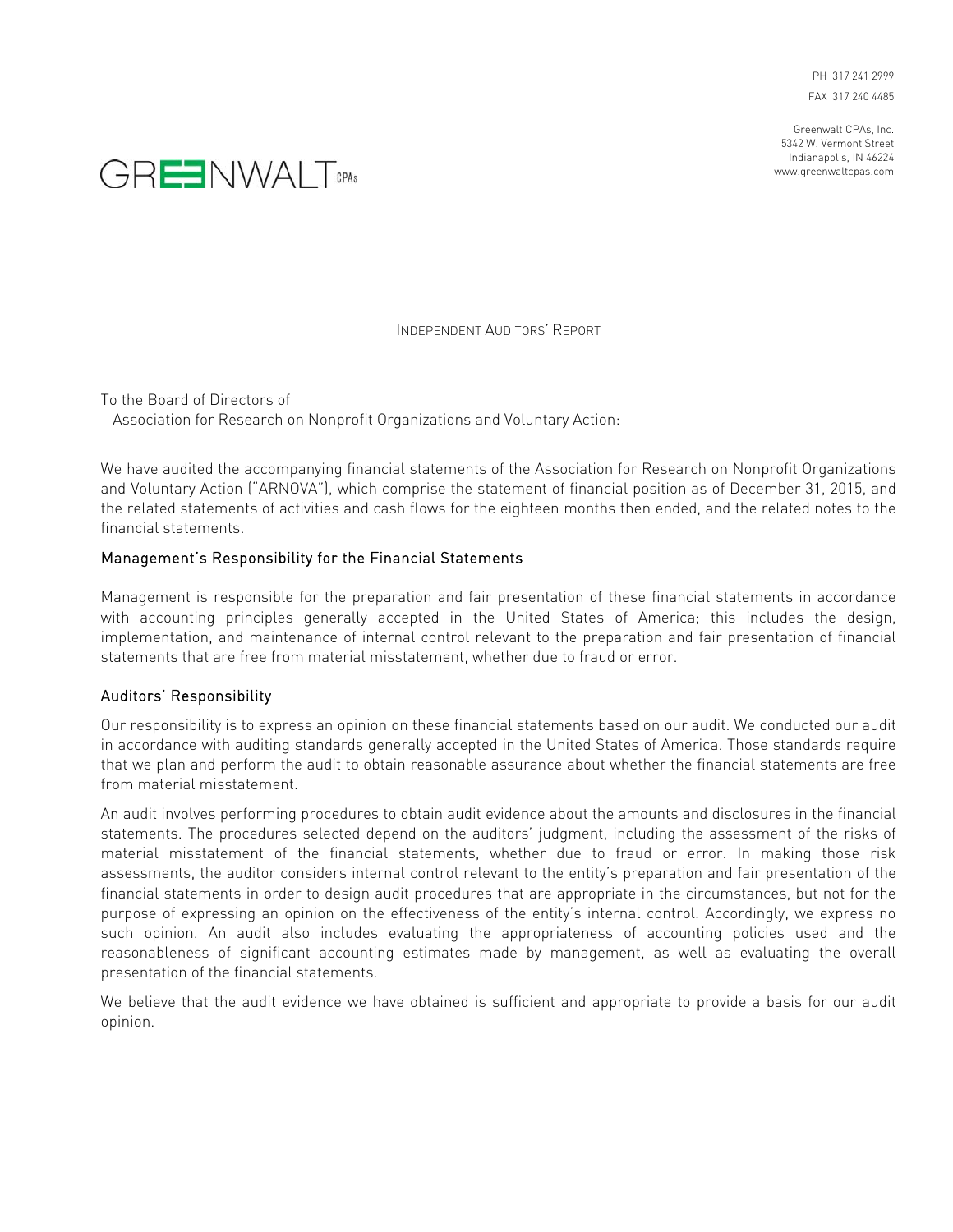### Opinion

In our opinion, the financial statements referred to above present fairly, in all material respects, the financial position of ARNOVA as of December 31, 2015, and the changes in its net assets and its cash flows for the eighteen months then ended in accordance with accounting principles generally accepted in the United States of America.

Scenwalt CPAs, Ine.

May 12, 2016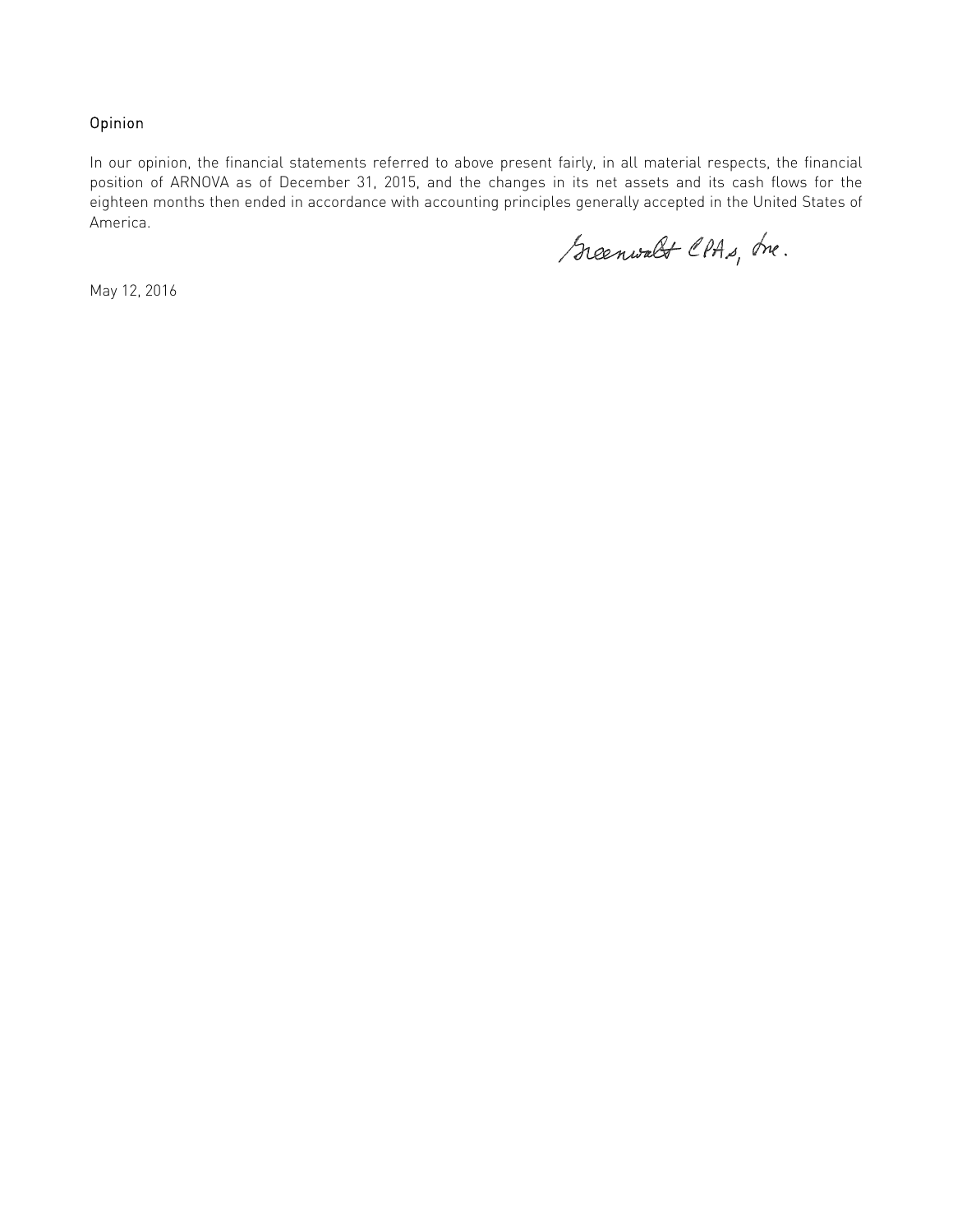STATEMENT OF FINANCIAL POSITION DECEMBER 31, 2015

# **ASSETS**

| Cash<br>Cash held by others (Note 8) | \$<br>496,125<br>38,060 |
|--------------------------------------|-------------------------|
| Total cash                           | 534,185                 |
| Investments                          | 735,403                 |
| Accounts receivable                  | 13,298                  |
| Prepaid expenses                     | 4,733                   |
| Equipment and software, net          | 6,792                   |
| Total assets                         | \$<br>1,294,411         |

# LIABILITIES AND NET ASSETS

### LIABILITIES

| Accounts payable                 | $\mathcal{L}$ | 25,660 |
|----------------------------------|---------------|--------|
| Accrued payroll and benefits     |               | 39,008 |
| Deferred revenue                 |               | 62,443 |
| Total liabilities                | 127,111       |        |
| COMMITMENT (NOTE 9)              |               |        |
| <b>NET ASSETS</b>                |               |        |
| Unrestricted                     |               |        |
| Undesignated                     | 476,955       |        |
| Board designated (Note 4)        | 317,992       |        |
| Total unrestricted net assets    | 794,947       |        |
| Temporarily restricted (Note 5)  | 353,178       |        |
| Permanently restricted (Note 6)  |               | 19,175 |
| Total net assets                 | 1,167,300     |        |
| Total liabilities and net assets | 1,294,411     |        |
|                                  |               |        |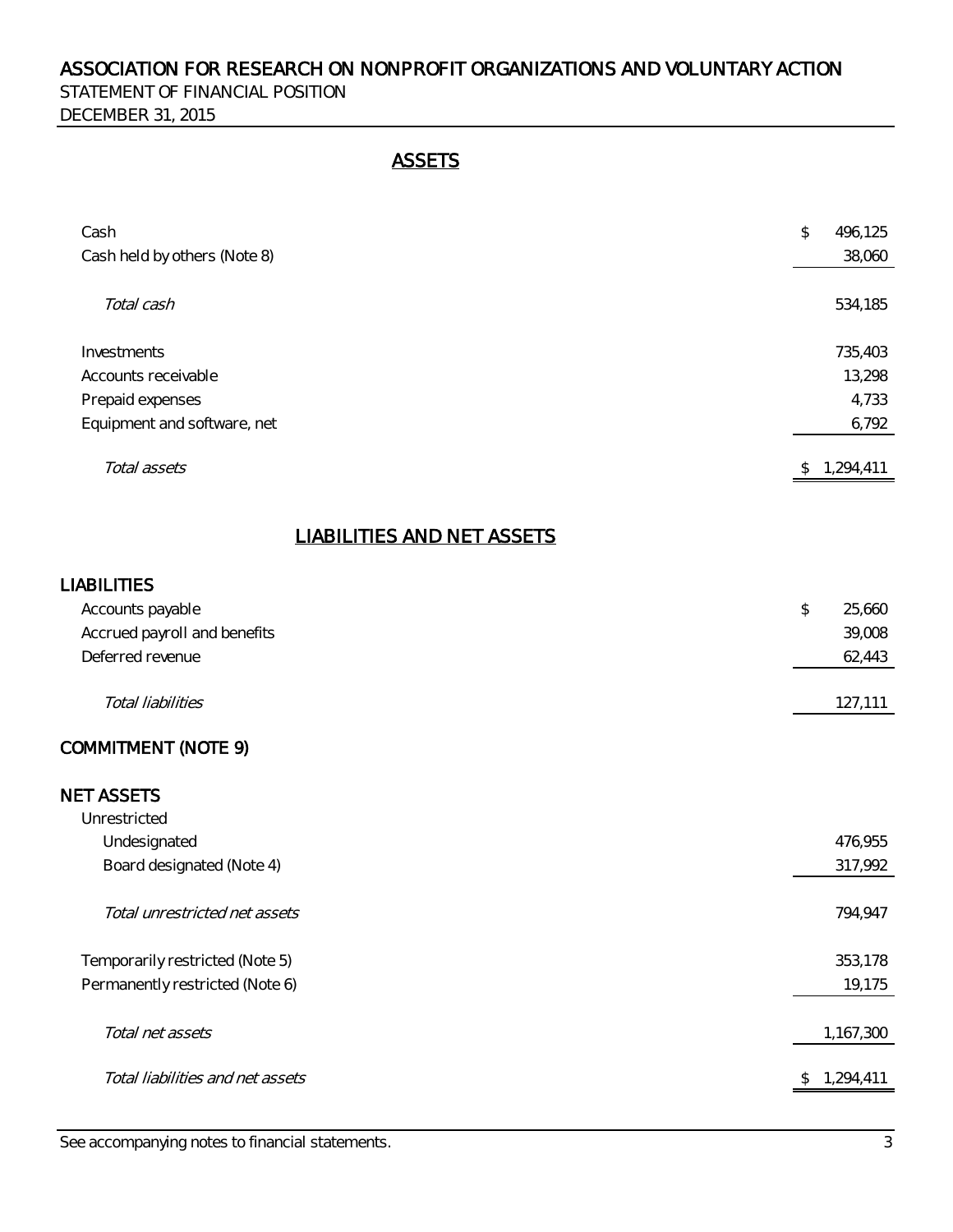STATEMENT OF ACTIVITIES

FOR THE EIGHTEEN MONTHS ENDED DECEMBER 31, 2015

|                                       |                | <b>UNRESTRICTED</b> | <b>RESTRICTED</b> | TEMPORARILY PERMENANTLY<br><b>RESTRICTED</b> | <b>TOTAL</b>    |
|---------------------------------------|----------------|---------------------|-------------------|----------------------------------------------|-----------------|
| REVENUE AND SUPPORT                   |                |                     |                   |                                              |                 |
| Grants                                | $\updownarrow$ | 8,000               | 401,875<br>\$     | $\updownarrow$                               | \$<br>409,875   |
| Membership dues                       |                | 146,383             |                   |                                              | 146,383         |
| Conference revenue and sponsorships   |                | 371,490             | 106,082           |                                              | 477,572         |
| Publications and royalties            |                | 253,023             |                   |                                              | 253,023         |
| Contributions                         |                | 16,350              |                   |                                              | 16,350          |
| In-kind contributions (Note 1)        |                |                     | 282,807           |                                              | 282,807         |
| Investment loss                       |                | (13, 341)           |                   |                                              | (13, 341)       |
| Other                                 |                | 6,514               |                   |                                              | 6,514           |
| Net assets released from restrictions |                | 823,402             | (823, 402)        |                                              |                 |
| Total revenue and support             |                | 1,611,821           | (32, 638)         |                                              | 1,579,183       |
| <b>EXPENSES</b>                       |                |                     |                   |                                              |                 |
| Program:                              |                |                     |                   |                                              |                 |
| Events                                |                | 783,129             |                   |                                              | 783,129         |
| Publications                          |                | 400,519             |                   |                                              | 400,519         |
| Membership services                   |                | 144,273             |                   |                                              | 144,273         |
| Other programs                        |                | 63,812              |                   |                                              | 63,812          |
| Total program expenses                |                | 1,391,733           |                   |                                              | 1,391,733       |
| Management and general                |                | 222,225             |                   |                                              | 222,225         |
| Fundraising                           |                | 72,717              |                   |                                              | 72,717          |
| Total expenses                        |                | 1,686,675           |                   |                                              | 1,686,675       |
| <b>CHANGE IN NET ASSETS</b>           |                | (74, 854)           | (32, 638)         |                                              | (107, 492)      |
| NET ASSETS, BEGINNING OF PERIOD       |                | 869,801             | 385,816           | 19,175                                       | 1,274,792       |
| NET ASSETS, END OF PERIOD             | $\updownarrow$ | 794,947             | 353,178<br>\$     | 19,175<br>\$                                 | \$<br>1,167,300 |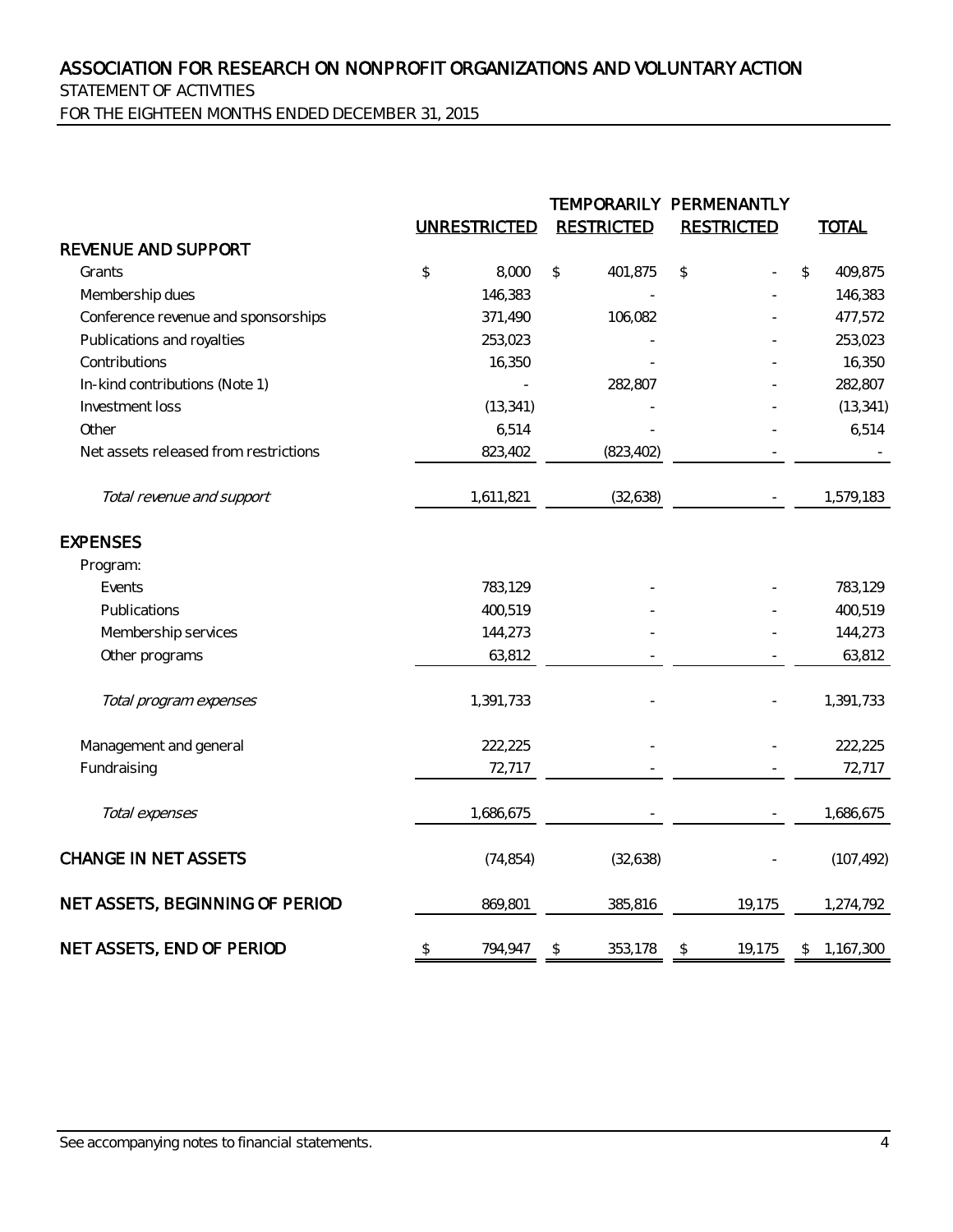STATEMENT OF CASH FLOWS FOR THE EIGHTEEN MONTHS ENDED DECEMBER 31, 2015 Page 1 of 2

# CHANGE IN CASH

| CASH FLOWS FROM OPERATING ACTIVITIES      |                 |
|-------------------------------------------|-----------------|
| Cash received from members and others     | \$<br>1,593,336 |
| Cash paid to employees and suppliers      | (1, 279, 339)   |
| Interest and dividends received           | 24,957          |
| Net cash provided by operating activities | 338,954         |
| CASH FLOWS FROM INVESTING ACTIVITIES      |                 |
| Capital expenditures                      | (7, 916)        |
| Purchase of investments                   | (1, 123, 705)   |
| Sales of investments                      | 658,090         |
| Net cash used in investing activities     | (473,531)       |
| <b>NET CHANGE IN CASH</b>                 | (134, 577)      |
| CASH, BEGINNING OF PERIOD                 | 668,762         |
| CASH, END OF PERIOD                       | \$<br>534,185   |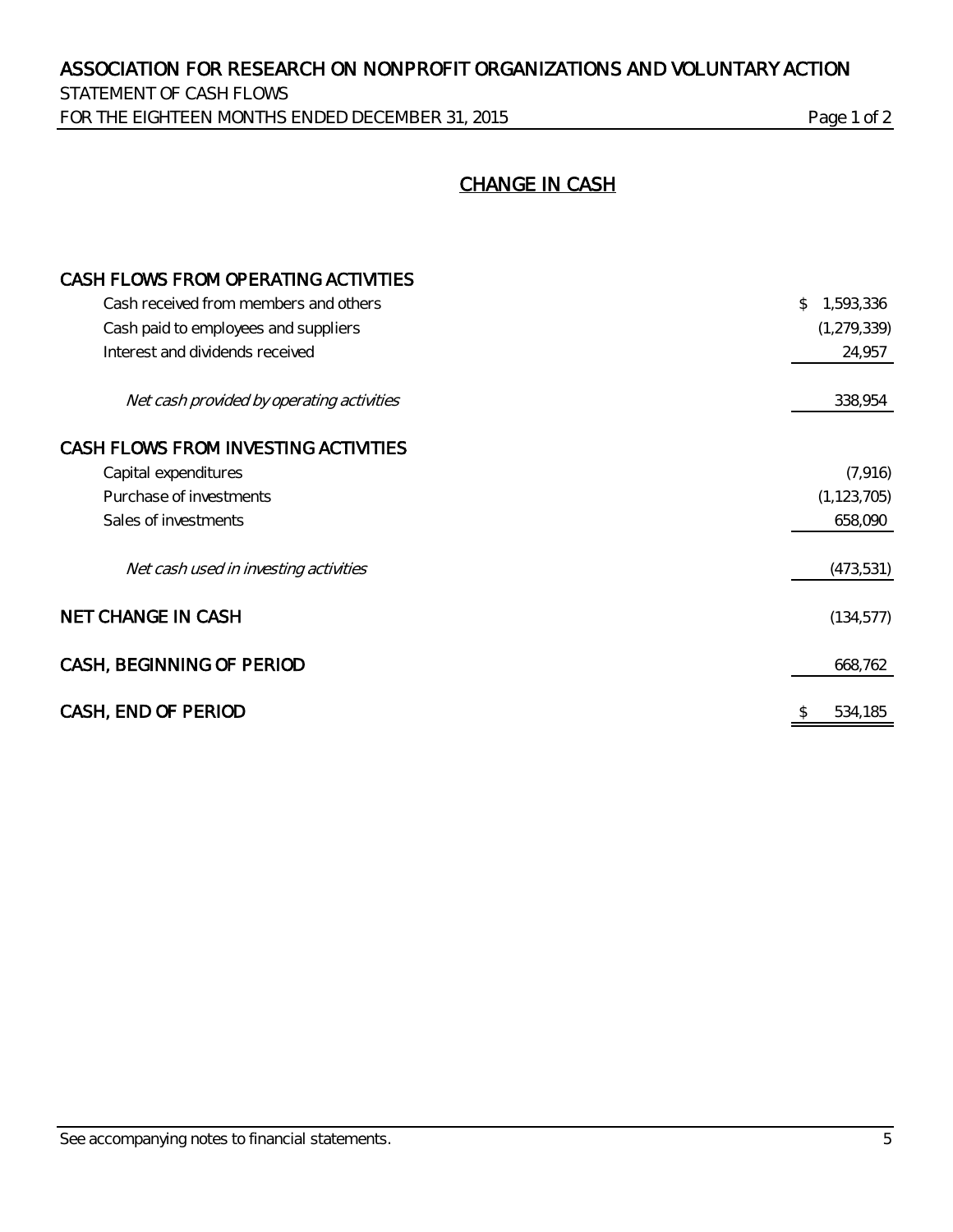STATEMENT OF CASH FLOWS, CONTINUED FOR THE EIGHTEEN MONTHS ENDED DECEMBER 31, 2015 Page 2 of 2

# RECONCILIATION OF CHANGE IN NET ASSETS TO NET CASH PROVIDED BY OPERATING ACTIVITIES

| <b>CHANGE IN NET ASSETS</b>                                                              | \$<br>(107, 492) |
|------------------------------------------------------------------------------------------|------------------|
| ADJUSTMENTS TO RECONCILE CHANGE IN NET ASSETS TO NET<br>PROVIDED BY OPERATING ACTIVITIES |                  |
| Depreciation and amortization expense                                                    | 3,155            |
| Unrealized loss on investments                                                           | 38,298           |
| Loss on disposal of equipment and software                                               | 3,131            |
| Decrease in operating assets:                                                            |                  |
| Grants receivable                                                                        | 290,000          |
| Accounts receivable                                                                      | 2,723            |
| Prepaid expenses                                                                         | 31,834           |
| Increase in operating liabilities:                                                       |                  |
| Accounts payable                                                                         | 22,305           |
| Accrued payroll and benefits                                                             | 25,806           |
| Deferred revenue                                                                         | 29,194           |
| Total adjustments                                                                        | 446,446          |
| NET CASH PROVIDED BY OPERATING ACTIVITIES                                                | 338,954          |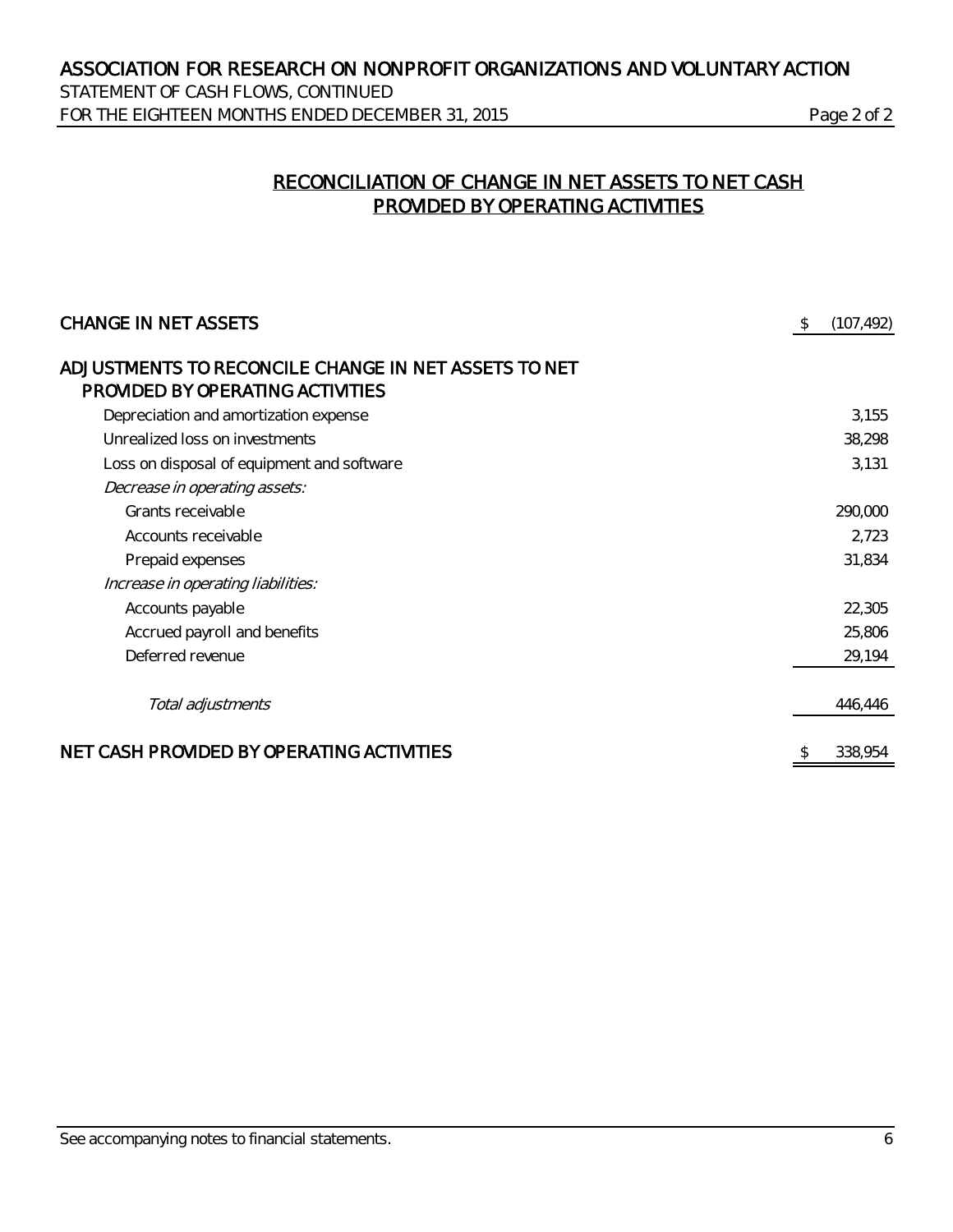### 1. SUMMARY OF SIGNIFICANT ACCOUNTING POLICIES

#### DESCRIPTION OF ORGANIZATION

The Association for Research on Nonprofit Organizations and Voluntary Action ("ARNOVA") is a non-profit corporation incorporated in 1971 in the District of Columbia which was established to foster the creation, application, and dissemination of research about voluntary action, nonprofit organizations and philanthropy both nationally and internationally. ARNOVA's primary activities include an annual conference, publications, electronic discussions, and special interest groups. ARNOVA's major sources of revenue are grants, conference and sponsorship revenue, and revenue from publications and royalties.

#### DESCRIPTION OF PROGRAM AND SUPPORTING SERVICES

The following program and supporting services are included in the accompanying financial statements:

### Events

Conference - salaries, benefits, and direct costs related to the ARNOVA annual conference.

Scholarships and awards - scholarships to attend the conference and book, dissertation, and lifetime achievement awards.

Publications - salaries, benefits, and direct costs related to the publication of the ARNOVA News, Nonprofit & Voluntary Sector Quarterly, and the website.

Membership services - salaries, benefits, and direct costs related to providing benefits to members.

Other - salaries, benefits and direct costs related to providing other miscellaneous programs.

Management and general - includes the functions necessary to provide coordination and articulation of ARNOVA's program strategy; maintain proper administrative functioning of the Board of Directors; and manage the financial and budgetary responsibilities of ARNOVA.

Fundraising - provides the structure necessary to encourage and secure private financial support from individuals, foundations, and corporations.

### BASIS OF ACCOUNTING AND USE OF ESTIMATES

The accompanying financial statements have been prepared on the accrual basis of accounting. The preparation of financial statements in conformity with accounting principles generally accepted in the United States of America requires management to make estimates and assumptions that affect certain reported amounts and disclosures. Accordingly, actual results could differ from those estimates.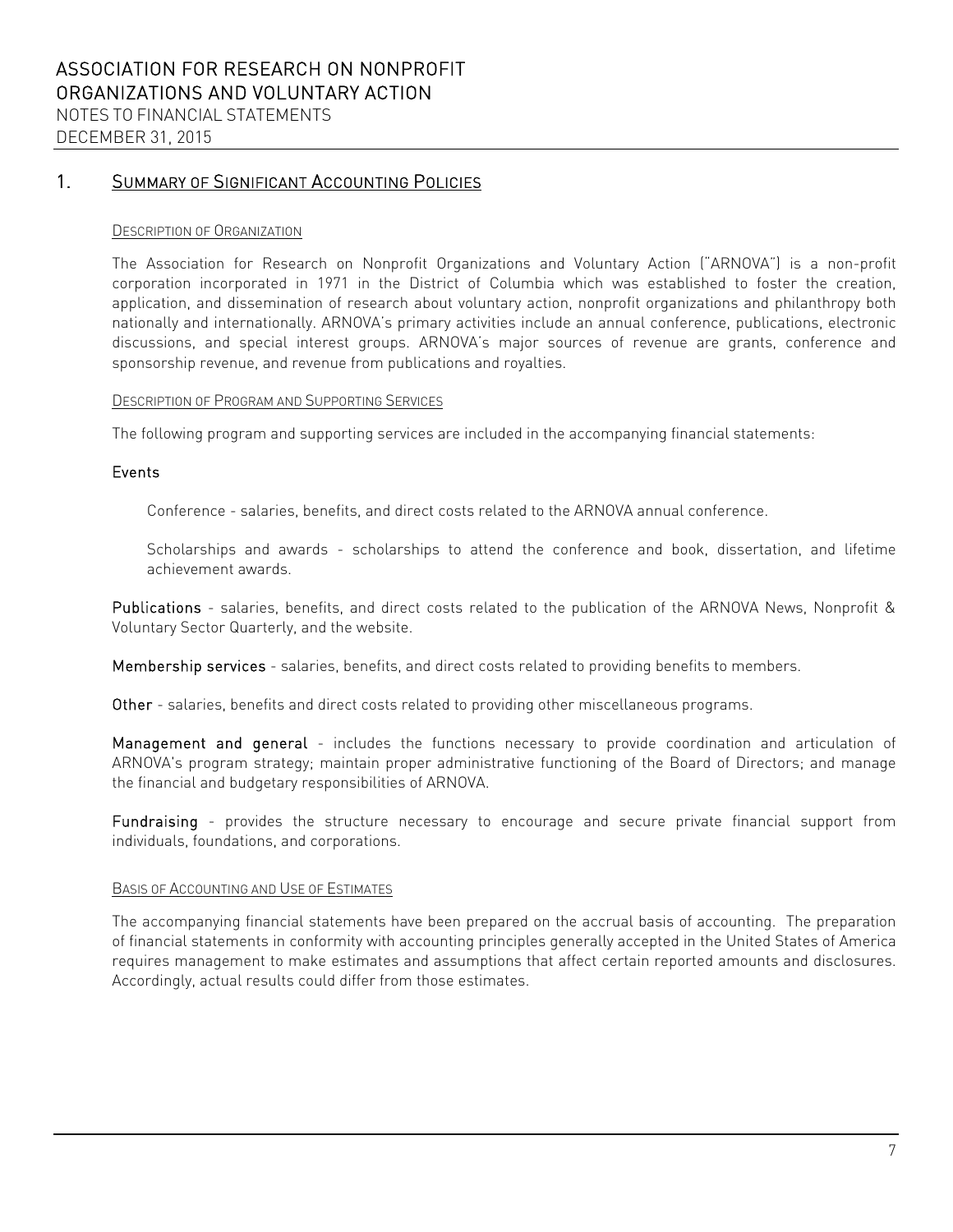### 1. SUMMARY OF SIGNIFICANT ACCOUNTING POLICIES, CONTINUED

#### FINANCIAL STATEMENT PRESENTATION

In accordance with Not-for-Profit Revenue Recognition Accounting Standards, donations and grants received are recorded as unrestricted, temporarily restricted, or permanently restricted, depending on the existence or nature of any donor restrictions.

Under Accounting Standards for the Preparation of Financial Statements of Not-For-Profit Organizations, ARNOVA is required to report information regarding its financial position and activities according to three classes of net assets: unrestricted net assets, temporarily restricted net assets, and permanently restricted net assets. In addition, ARNOVA is required to present a statement of cash flows.

### CHANGE OF FINANCIAL YEAR END

Effective December 31, 2015, ARNOVA changed to a December 31 year end from a June 30 fiscal year end.

### CASH AND CASH EQUIVALENTS

ARNOVA considers all liquid investments with an original maturity of three months or less to be cash equivalents. At December 31, 2015, ARNOVA had no cash equivalents. ARNOVA held cash in excess of Federal Deposit Insurance Corporation (FDIC) limits at December 31, 2015.

#### INVESTMENTS

Investments are carried at fair value for financial reporting purposes. Realized gains or losses upon the sale of investments are based on the cost of specifically identified securities. Changes in unrealized appreciation or depreciation of investments are reflected in the statement of activities in the period in which such changes occur. Interest and dividend income is recorded when earned. Investments consisted of mutual funds at December 31, 2015.

### **ACCOUNTS RECEIVABLE**

Accounts receivable primarily represent sponsorships promised and membership dues invoiced but not collected and are carried at their estimated collectible amounts.

Management estimates an allowance for uncollectible accounts receivable based on current economic conditions, historical trends, and current and past experience. Balances that remain uncollected more than one year after their due dates are written off unless indicated that payment is merely postponed. Management has determined that all accounts receivable are collectible at December 31, 2015.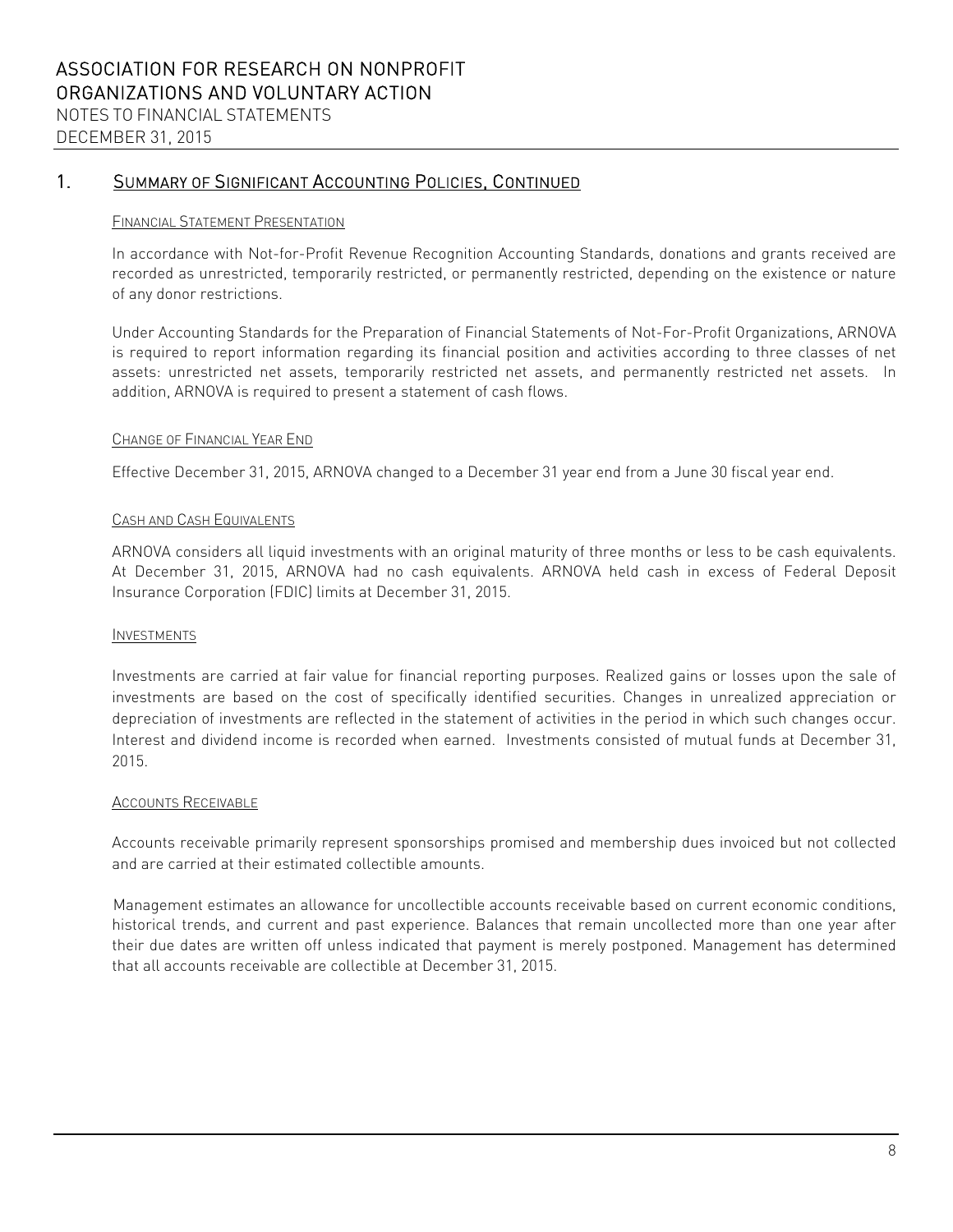### 1. SUMMARY OF SIGNIFICANT ACCOUNTING POLICIES, CONTINUED

### EQUIPMENT AND SOFTWARE

ARNOVA capitalizes all significant purchases of equipment and software at cost, if purchased, and at fair value at the date of donation, if donated. Equipment is capitalized if it has a useful life when acquired of more than one year with original cost greater than \$1,000. Repairs and maintenance that do not significantly increase the useful life of the asset are expensed as incurred. Depreciation is computed using the straight line method over the estimated useful lives of the assets ranging between 3 and 5 years.

Equipment and software consist of the following at December 31, 2015:

| Furniture and equipment  | 3,079     |
|--------------------------|-----------|
| Computer equipment       | 13,254    |
| Software                 | 500       |
|                          | 16,833    |
| Accumulated depreciation | (10, 041) |
|                          | 6.792     |

### DEFERRED REVENUE

Membership dues are recognized as income over the applicable membership period, which is on a member anniversary basis. Therefore, membership dues collected in advance have been included in deferred revenue in the accompanying statement of financial position. Such deferred revenue will be recognized over the twelve – month period subsequent to joining or renewing the membership.

### NET ASSETS

ARNOVA maintains the following classifications of net assets:

#### Unrestricted

Unrestricted net assets are resources available to support operations. The only limitations on the use of unrestricted net assets are the broad limits resulting for the nature of ARNOVA, the environment in which it operates, the purposes specified in its corporate documents and its application for tax-exempt status, and any limits resulting from contractual agreements with creditors and others that are entered into in the course of its operations.

Unrestricted net assets include undesignated and designated amounts, the uses of which are at the discretion of management and the Board of Directors. See Note 4.

### Temporarily Restricted

Temporarily restricted net assets primarily include sponsorship revenues and contributions restricted by donors or grantors for specific purposes. When a donor restriction expires, that is, when a stipulated time restriction ends or purpose restriction is accomplished, temporarily restricted net assets are released to unrestricted net assets and reported in the Statement of Activities as net assets released from restrictions. See Note 5.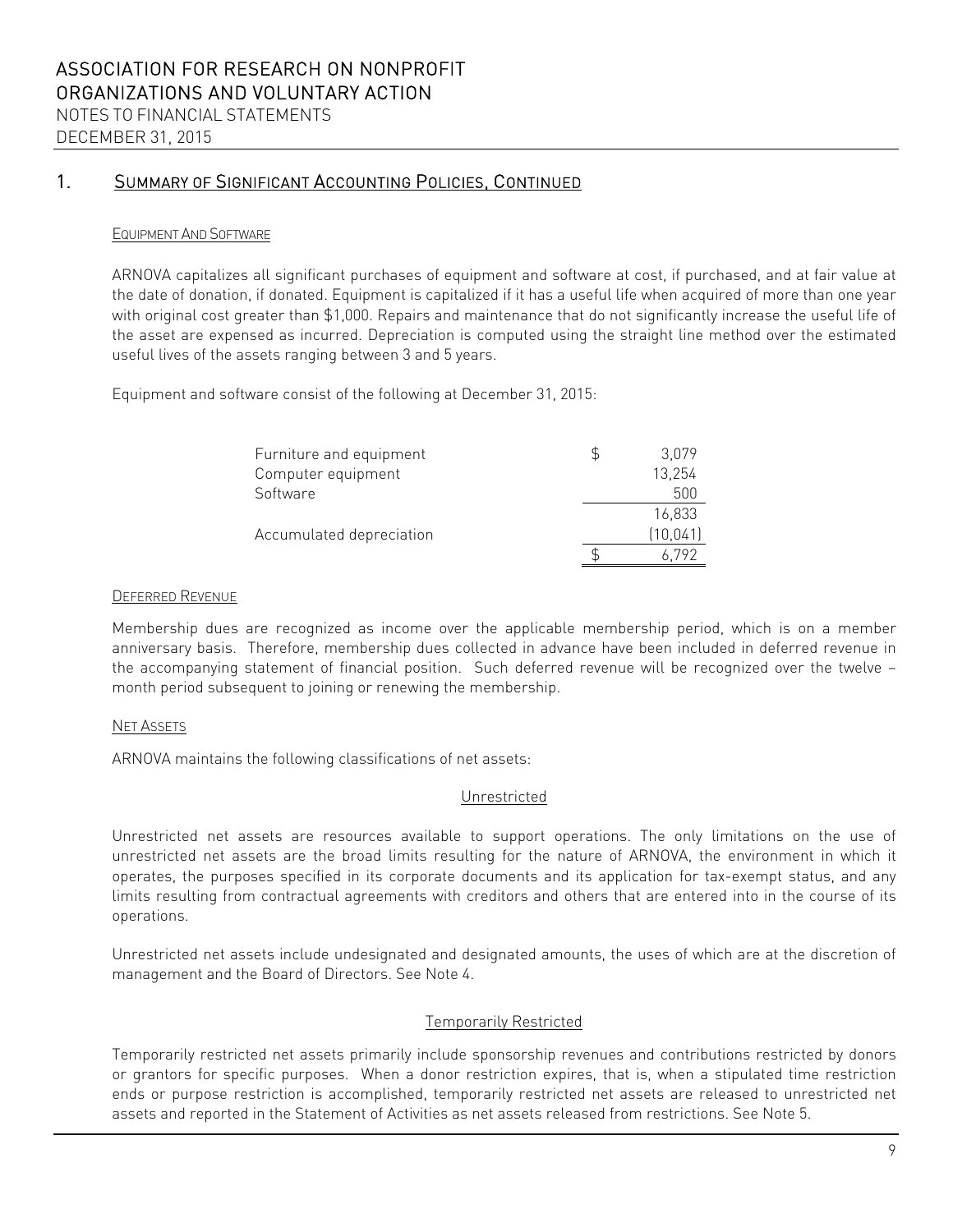DECEMBER 31, 2015

### 1. SUMMARY OF SIGNIFICANT ACCOUNTING POLICIES, CONTINUED

### Permanently Restricted

Permanently restricted net assets consist of a portion of the investments held by ARNOVA in which there are donor imposed restrictions limiting use of the assets or its economic benefit that neither expire with the passage of time nor can be removed by satisfying a specific purpose. Earnings or losses on permanently restricted investments are considered temporarily restricted net assets. See Note 6.

### SUPPORT AND REVENUE RECOGNITION

Grants, conference sponsorships, and contributions include unconditional promises to give and are recognized in the period the amount is received or the promise is made. Amounts that are not restricted by the donor are reported as an increase in unrestricted net assets. All other donor-restricted support or unrestricted support where payment is expected in a future period is reported as an increase in temporarily or permanently restricted net assets depending on the nature of the restriction. When the restriction expires, temporarily restricted net assets are reclassified to unrestricted net assets and reported as net assets released from restrictions.

Membership dues are recognized over the period to which they relate. Any unrecognized membership dues are deferred at year end.

Conference revenue is recognized at the completion of the event. Royalty revenue is recognized when received. All other revenue is reported when earned.

#### CONTRIBUTED SERVICES

Contributed services are recognized as contributions in the financial statements if those services (a) create or enhance nonfinancial assets or (b) require specialized skills, are performed by people with those skills, and would otherwise be purchased.

Professional editorial services related to the publication of ARNOVA's Nonprofit & Voluntary Sector Quarterly Publication (the NVSQ) are provided by volunteers who contribute their time to ARNOVA. ARNOVA has valued and recorded these services which meet the criteria for recognition and are necessary for it to carry out its programs. For the eighteen months ended December 31, 2015, the value of contributed services amount is \$282,807 and is included in contributions and program expenses.

Many individuals volunteer their time to perform a variety of tasks that are essential to fulfilling the missions of ARNOVA; however, these services do not meet the criteria for recognition as contributed services. As such, the financial statements do not reflect the substantial value of services contributed by volunteers.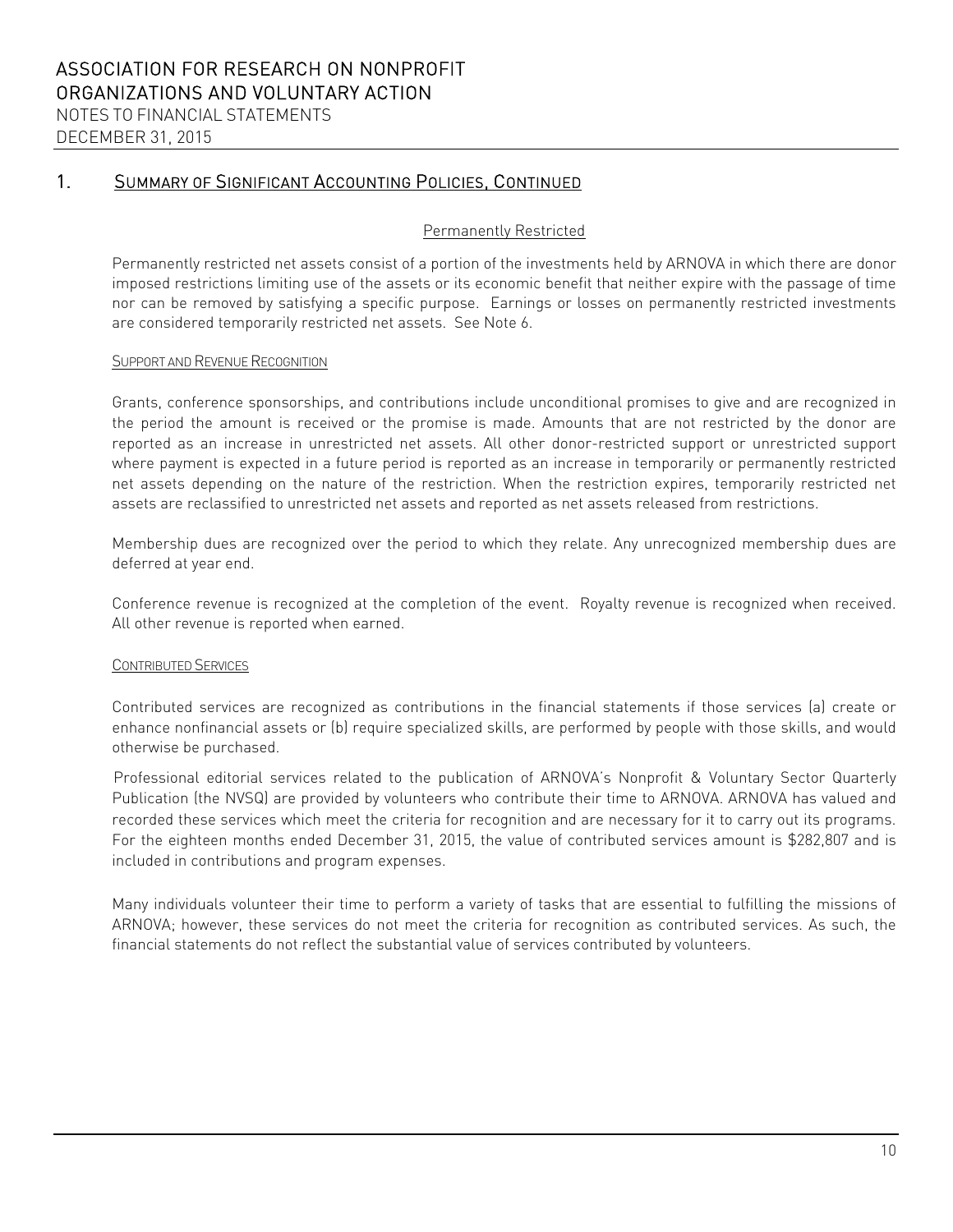DECEMBER 31, 2015

### 1. SUMMARY OF SIGNIFICANT ACCOUNTING POLICIES, CONTINUED

Annually, ARNOVA conducts a survey to determine the amount of volunteer time. For the eighteen months ended December 31, 2015, contributed services not reflected in the financial statements are summarized below:

- 251 respondents indicated they had volunteered for ARNOVA during the period of July 1, 2014 through June 30, 2015. 216 respondents indicated they had volunteered for ARNOVA during the six months ended December 31, 2015. Hours were reported totaling 10,467 during the eighteen month period. Volunteer hours for NVSQ activities were analyzed separately, resulting in an addition of 5,230 hours, for a grand total of 15,697 hours. This is the equivalent of 7.5 full-time equivalent positions.
- The volunteers in this study contributed \$15,451 in non-reimbursed out-of-pocket expenses and the equivalent of an estimated \$625,016 in hours volunteered, for a total of \$640,467.

### FUNCTIONAL ALLOCATION OF EXPENSES

The costs of providing the programs and services of ARNOVA have been summarized on a functional basis in the statement of activities. Accordingly, certain costs have been allocated among the programs and supporting services benefited.

Directly identifiable expenses are charged to the specific programs or supporting services identified. Salaries and benefits that are related to more than one function are charged to programs and supporting services on the basis of periodic time studies. Management and general expenses include those expenses that are not directly identifiable with any other specific functions but provide for the overall support and direction of ARNOVA.

### TAX STATUS

ARNOVA is exempt from income tax under Section 501(c)(3) of the U.S. Internal Revenue Code. Accordingly, no provision is made for federal or state income taxes or income tax effects. ARNOVA is not considered a private foundation as defined in Section 509(a) of the Internal Revenue Code. All tax periods prior to 2012 are no longer subject to examination.

#### SUBSEQUENT EVENTS

Subsequent events have been evaluated by management through May 12, 2016, which is the date the financial statements were available to be issued.

### 2. FAIR VALUE MEASUREMENTS

The Accounting Standards for Fair Value Measurements defines fair value as the price that would be received for an asset or paid to transfer a liability (exit price) in an orderly transaction between market participants at the measurement date. These standards also establish a three-level fair value hierarchy for disclosure that prioritizes valuations based on whether the significant inputs used to estimate fair value are observable, giving highest priority to unadjusted quoted prices in active markets for identical assets or liabilities (level 1 measurements) and lowest priority to valuations primarily based on unobservable inputs (level 3 measurements).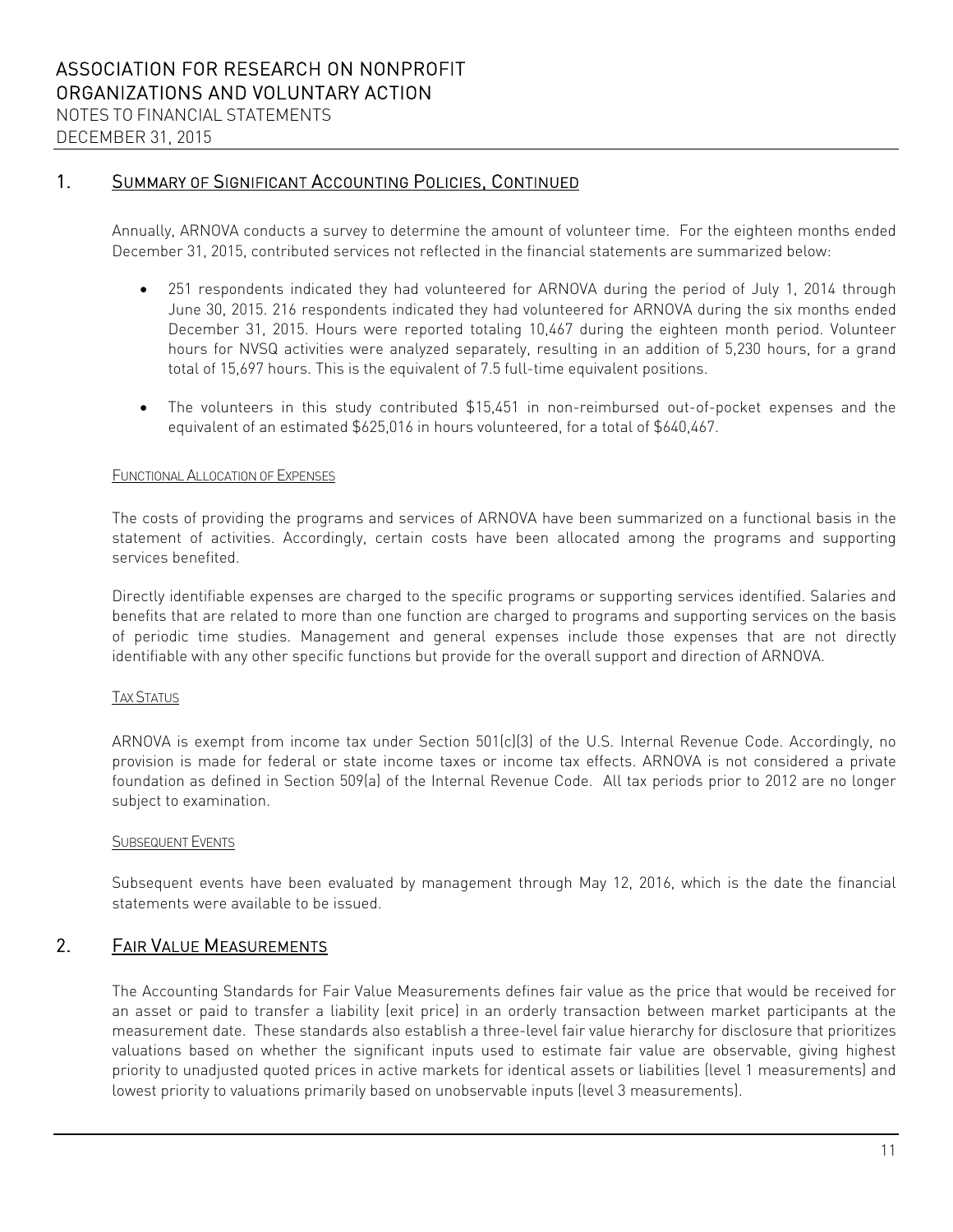### 2. FAIR VALUE MEASUREMENTS, CONTINUED

Level 1 inputs are quoted prices (unadjusted) in active markets for identical assets or liabilities that the reporting entity has the ability to access at the measurement date. Level 2 inputs are inputs other than quoted prices included within Level 1 that are observable for the asset or liability, either directly or indirectly. Level 3 inputs are unobservable inputs for the asset or liability.

Fair values measured on a recurring basis at December 31, 2015:

|              |            | Quoted Prices in      | Significant |              |
|--------------|------------|-----------------------|-------------|--------------|
|              |            | <b>Active Markets</b> | Other       | Significant  |
|              |            | for Identical         | Observable  | Unobservable |
|              |            | Assets                | Inputs      | Inputs       |
|              | Fair Value | lLevel 1)             | lLevel 21   | (Level 3)    |
| Mutual funds | 735,403    | 735,403               |             |              |

Fair values for investments are determined by reference to quoted market prices and other relevant information generated by market transactions. The method for determining fair value has not changed.

### 3. INVESTMENT ACTIVITY

The following schedule summarizes the investment return for each of the eighteen months ended December 31, 2015:

| Interest and dividend income | 24.957    |
|------------------------------|-----------|
| Unrealized loss              | (38, 298) |
|                              | (13.341)  |

# 4. BOARD DESIGNATED NET ASSETS

The following schedule summarizes the board-imposed purposes related to board designated net assets as of December 31, 2015:

| General operating    | S | 50,000  |
|----------------------|---|---------|
| Cash flow volatility |   | 200,000 |
| Grant advance        |   | 25,000  |
| Scholarships         |   | 42,992  |
|                      |   | 317,992 |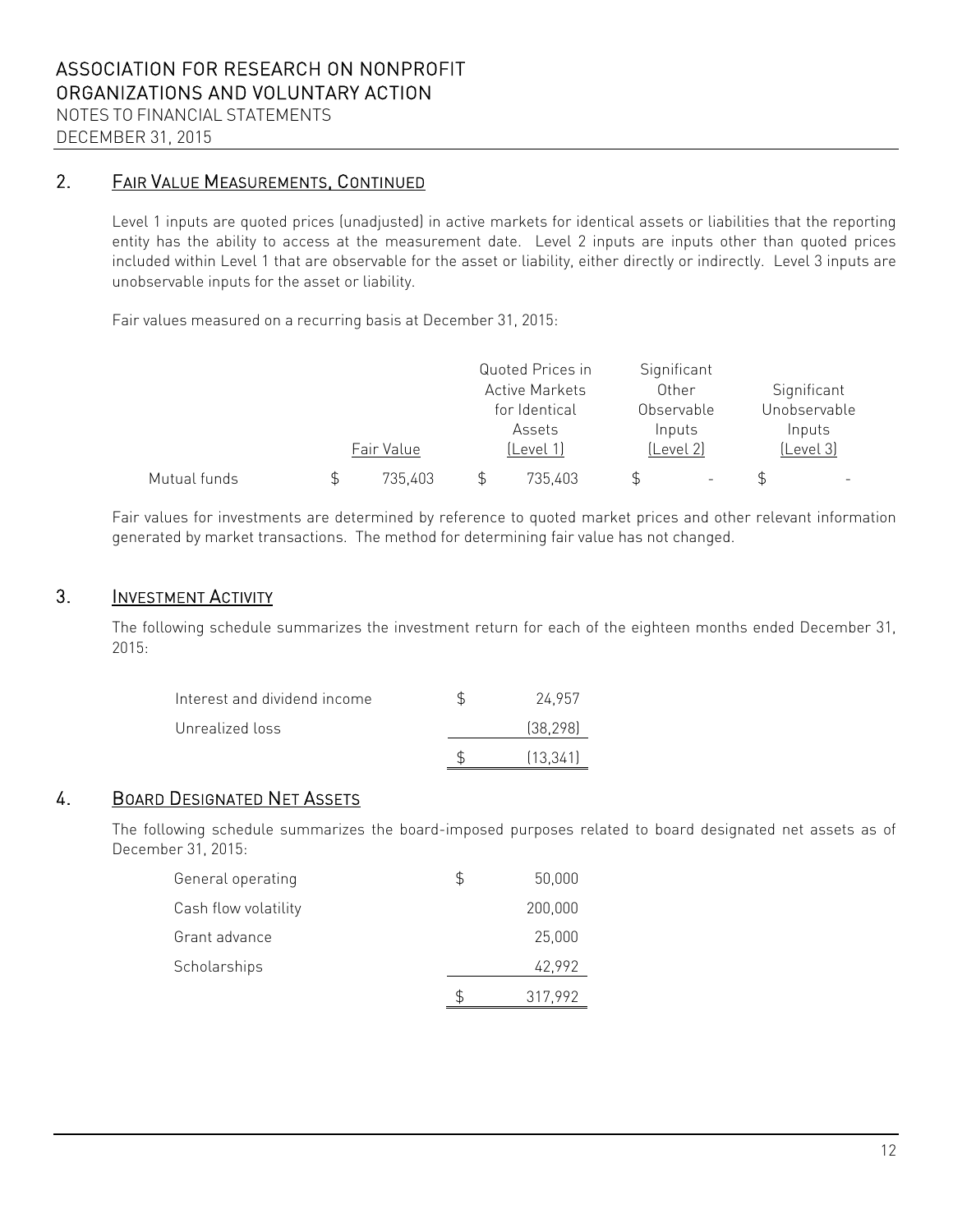# 5. TEMPORARILY RESTRICTED NET ASSETS

Temporarily restricted net asset activity is depicted below along with the balance of temporarily restricted net assets that are available to be expended for the following donor-imposed purposes or periods. Net assets were released from restrictions by incurring expenses satisfying the restricted purposes or by the occurrence of other events specified by the donors during the eighteen months ended December 31, 2015:

|                                               |               | Beginning<br><b>Balance</b> | New<br>Restrictions |                          |               |         | Released from<br>Restrictions |         |  | Ending<br>Balance |  |
|-----------------------------------------------|---------------|-----------------------------|---------------------|--------------------------|---------------|---------|-------------------------------|---------|--|-------------------|--|
| Future periods<br>(general operations)        | $\frac{4}{5}$ | 295,753                     | \$                  | $\overline{\phantom{a}}$ | $\frac{4}{5}$ | 170,000 | $\updownarrow$                | 125,753 |  |                   |  |
| Diversity and<br><b>Inclusion Project</b>     |               |                             |                     | 100,000                  |               | 63,214  |                               | 36,786  |  |                   |  |
| Building leadership<br>effectively project    |               | 20,192                      |                     |                          |               | 12,780  |                               | 7,412   |  |                   |  |
| <b>Building Partnership</b><br>in West Africa |               |                             |                     | 299,875                  |               | 128,494 |                               | 171,381 |  |                   |  |
| Publications                                  |               | 1,025                       |                     | 284,807                  |               | 283,832 |                               | 2,000   |  |                   |  |
| Scholarships                                  |               | 15,846                      |                     |                          |               | 6,000   |                               | 9,846   |  |                   |  |
| Conference                                    |               | 53,000                      |                     | 106,082                  |               | 159,082 |                               |         |  |                   |  |
|                                               | \$            | 385,816                     | \$                  | 790,764                  | \$            | 823,402 | \$                            | 353,178 |  |                   |  |

### 6. ENDOWMENT

ARNOVA's endowment consists solely of one donor restricted fund that was established to support scholarships. As required by generally accepted accounting principles, net assets associated with the endowment fund are classified and reported based on the existence or absence of donor-imposed restrictions.

### INTERPRETATION OF RELEVANT LAW

Management has interpreted the Uniform Prudent Management Institutional Funds Act ("UPMIFA") as requiring the preservation of the fair value of the original gift as of the gift date of the donor-restricted endowment funds absent explicit donor stipulations to the contrary. As a result the interpretation, ARNOVA classifies as permanently restricted net assets (a) the original value of the gifts donated to the permanent endowment, (b) the original value of subsequent gifts to the permanent endowment, and (c) accumulation to the permanent endowment made in accordance with the direction of the applicable donor gift instrument at the time the accumulations are added to the fund.

The remaining portion of the donor-restricted endowment fund that is not classified in permanently restricted net assets is classified as temporarily restricted net assets until those amounts are appropriated for expenditure by ARNOVA in a manner consistent with the standard of prudence prescribed by UPMIFA. In accordance with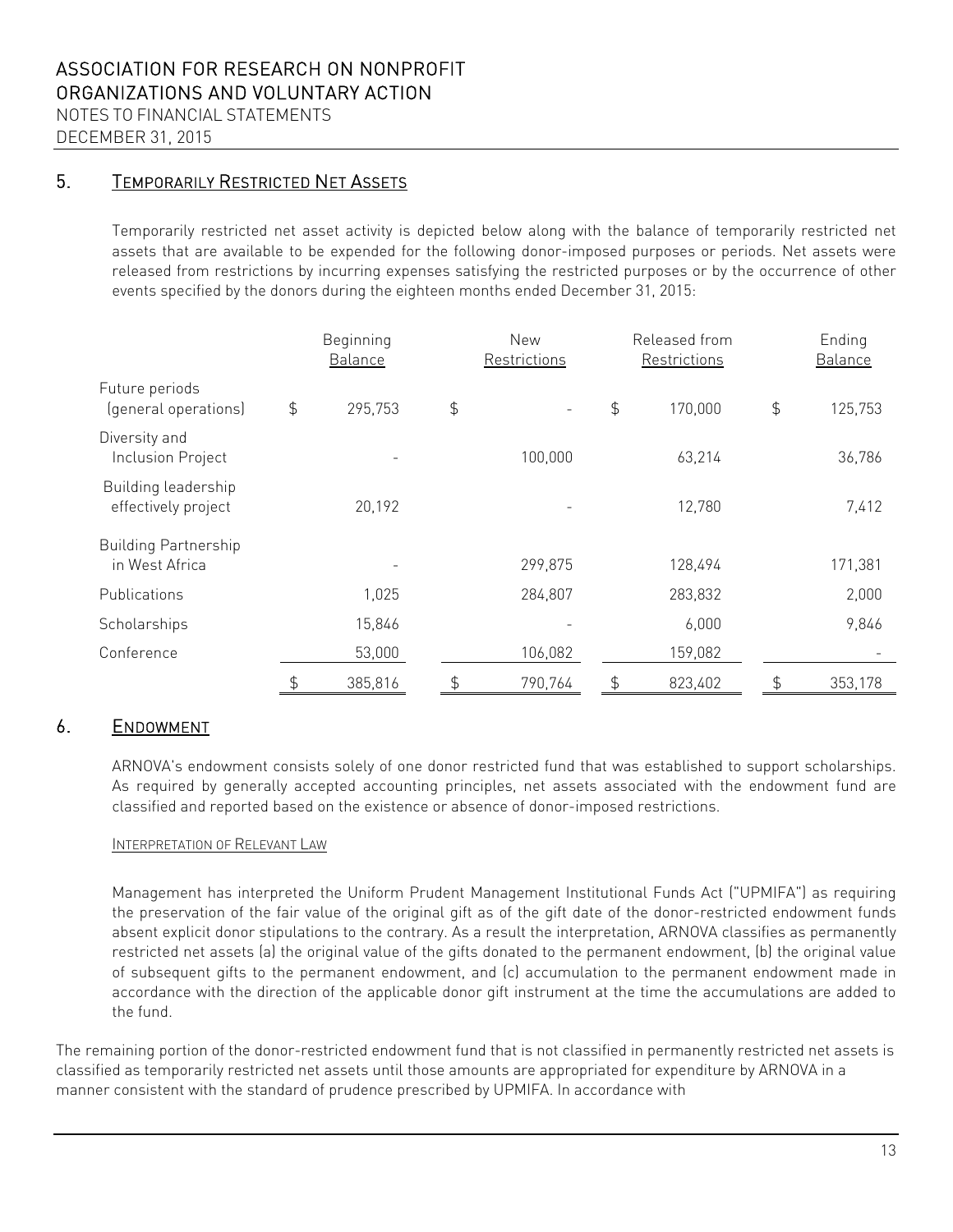### 6. ENDOWMENT, CONTINUED

UPMIFA, ARNOVA considers the following factors in making a determination to appropriate or accumulate donorrestricted endowment funds:

- (1) The duration and preservation of the fund
- (2) The purpose of ARNOVA and the donor-restricted endowment fund
- (3) General economic conditions
- (4) The possible effect of inflation and deflation
- (5) The expected total return from income and the appreciation of investments
- (6) Other resources of ARNOVA
- (7) The investment policies of ARNOVA

### FUNDS WITH DEFICIENCIES

From time to time, the fair value of assets associated with the individual donor-restricted endowment funds may fall below the level that the donor requires ARNOVA to retain as a fund of perpetual duration. There are no deficiencies of this nature at December 31, 2015.

### RETURN OBJECTIVES AND RISK PARAMETERS

ARNOVA has adopted investment and spending policies for investments functioning as endowment that attempts to provide a predictable stream of funding to the program supported by its endowment while seeking to maintain the fair value of the endowment assets. Under this policy, as approved by the Board of Directors, the endowed investments are invested in a manner that is intended to produce a total return which protects the purchasing power of the endowed investments and which allows spending consistent with the terms of the donor's restricted endowment.

ARNOVA expects its endowment investments, over time, to provide an average rate of return of at least 1% annually. Actual returns in any given year may vary from this amount.

### STRATEGIES EMPLOYED FOR ACHIEVING OBJECTIVES

ARNOVA's primary investment objective is to provide liquidity and preservation of capital. ARNOVA relies on a total return strategy in which investment returns are achieved primarily through current yield (interest and dividends). ARNOVA's policy is to invest in mutual funds, exchange traded funds or certificates of deposit to achieve its longterm return objectives within prudent risk constraints.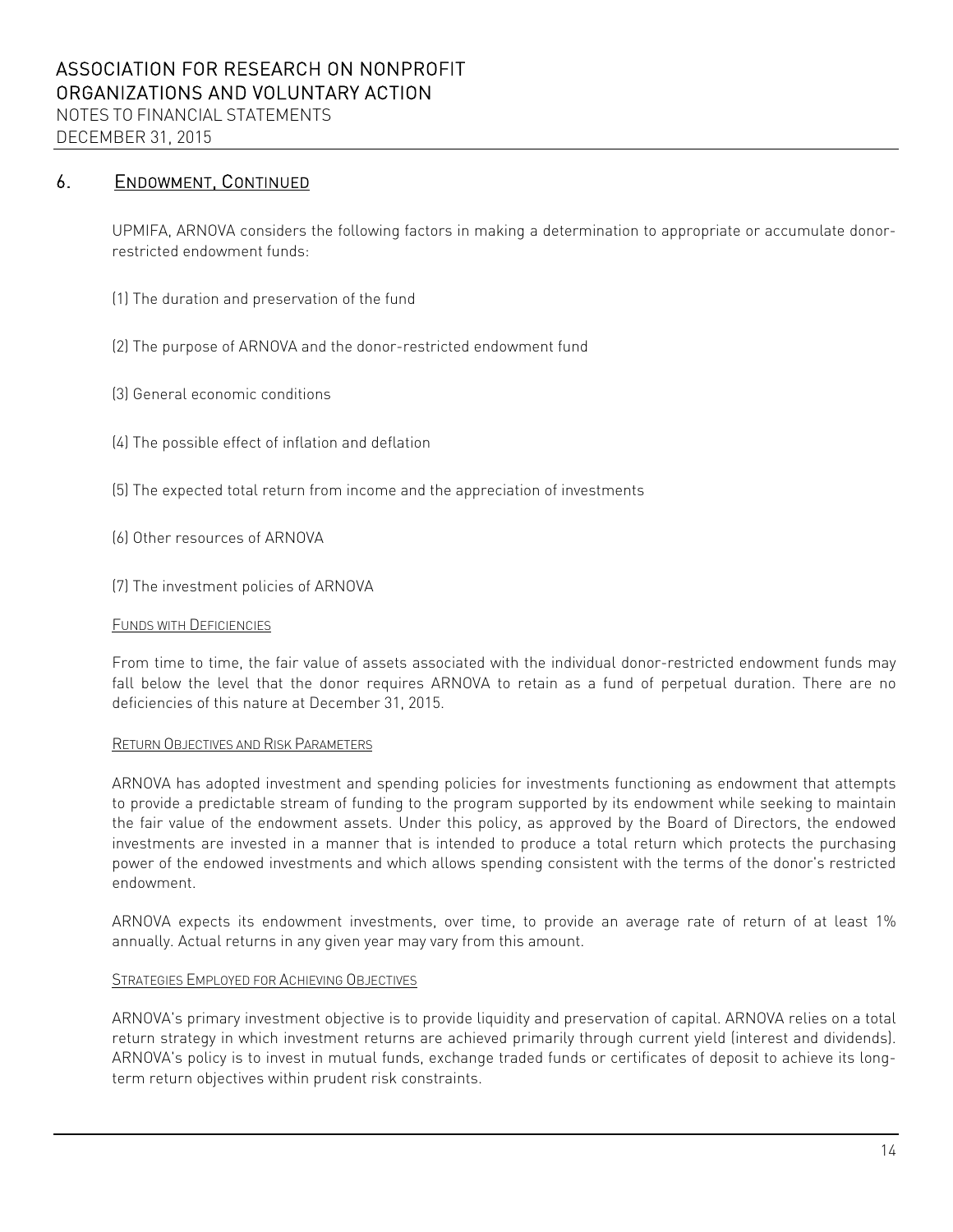### 6. ENDOWMENT, CONTINUED

### SPENDING POLICY

ARNOVA has a policy for its donor-restricted endowment fund of appropriating for distribution each fiscal period all earnings from the endowment investments up to \$1,000. The composition and change in endowment net assets is as follows for the eighteen months ended December 31, 2015:

|                                              | Temporarily<br>Restricted | Permanently<br>Restricted | Total  |
|----------------------------------------------|---------------------------|---------------------------|--------|
| Endowment net assets,<br>beginning of period | 1.274                     | 19.175                    | 20.449 |
| Interest earned                              |                           |                           |        |
| Endowment net assets,<br>end of period       | 1.274                     | 19.175                    | 20.449 |

### 7. CONCENTRATIONS

For the eighteen months ended December 31, 2015, ARNOVA had two significant grants that were 25% of total support and revenue.

### 8. AGREEMENT WITH INDIANA UNIVERSITY

ARNOVA is provided with contributed services, payroll processing and other administrative services under terms of an agreement with Indiana University ("IU") as follows:

For the processing of transactions related to payroll and other administrative services, ARNOVA pays a 2.65% administrative fee to IU based on the total expenses processed on behalf of ARNOVA. The total amount paid to IU during the eighteen months ended December 31, 2015 was \$9,193 and is included in management and general expenses.

Personnel working for ARNOVA are legally employees of lU and as such, they are entitled to all benefits provided to IU employees (in their same classification) as well as being subject to all policies and procedures pertaining to IU employees. The total amount reimbursed to IU for salaries and benefits during the eighteen months ended December 31, 2015 was \$397,057. These amounts are allocated among program, management and general and fundraising expenses.

To facilitate the processing of transactions with IU, ARNOVA is required to maintain a cash account with the University. ARNOVA has no access to the cash in the account. At December 31, 2015, respectively, the balance in that account was \$38,060 and is reported as cash held by others.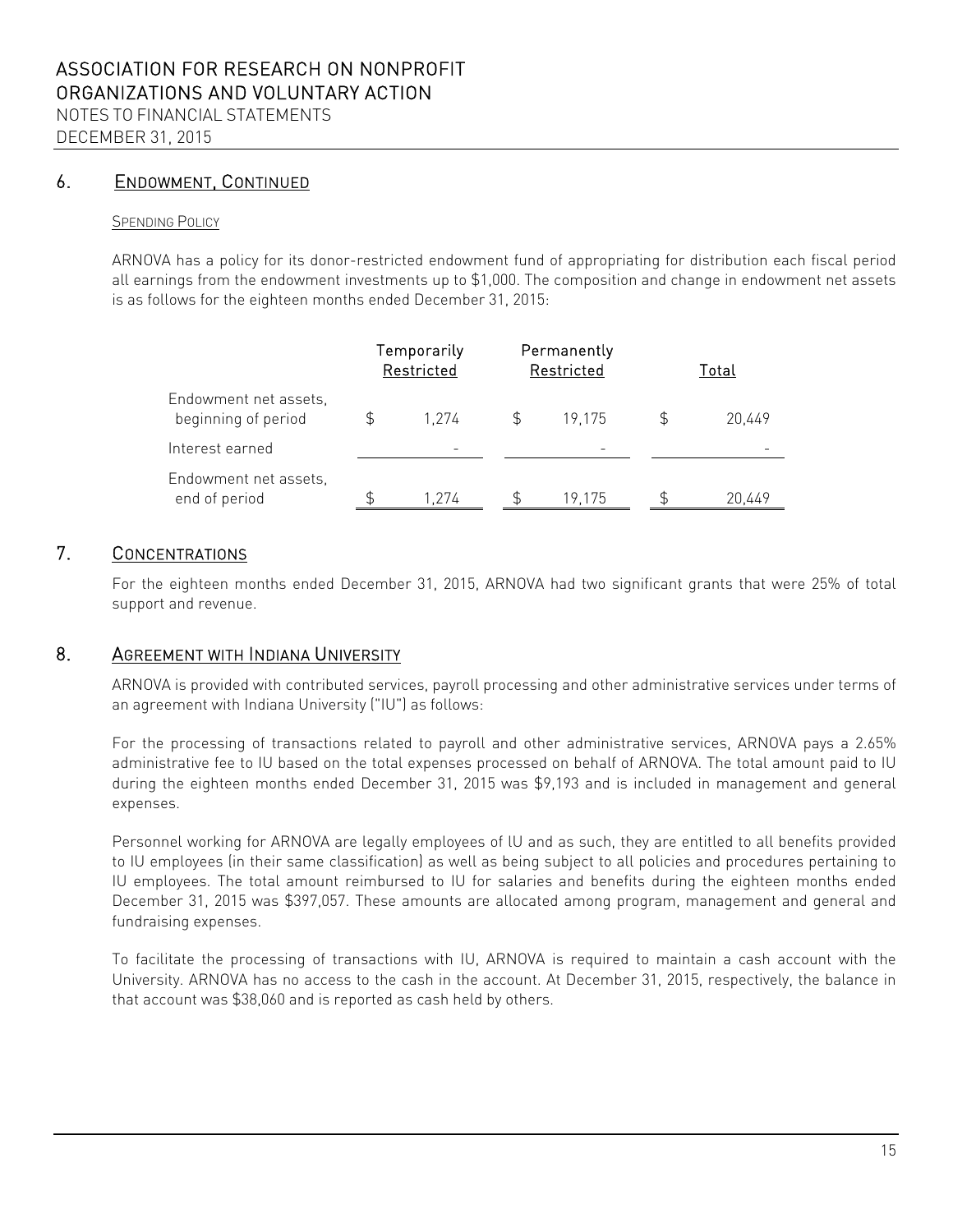# 9. OPERATING LEASE

ARNOVA leases its office space under the terms of an operating lease that calls for monthly payments of \$853 through June 30, 2016. Future minimum lease payments under this lease are \$5,118 for 2016. As of the date of this report, this lease has not yet been renewed. Rent expense for the eighteen months ended December 31, 2015 under terms of the above referenced office space lease was \$15,922.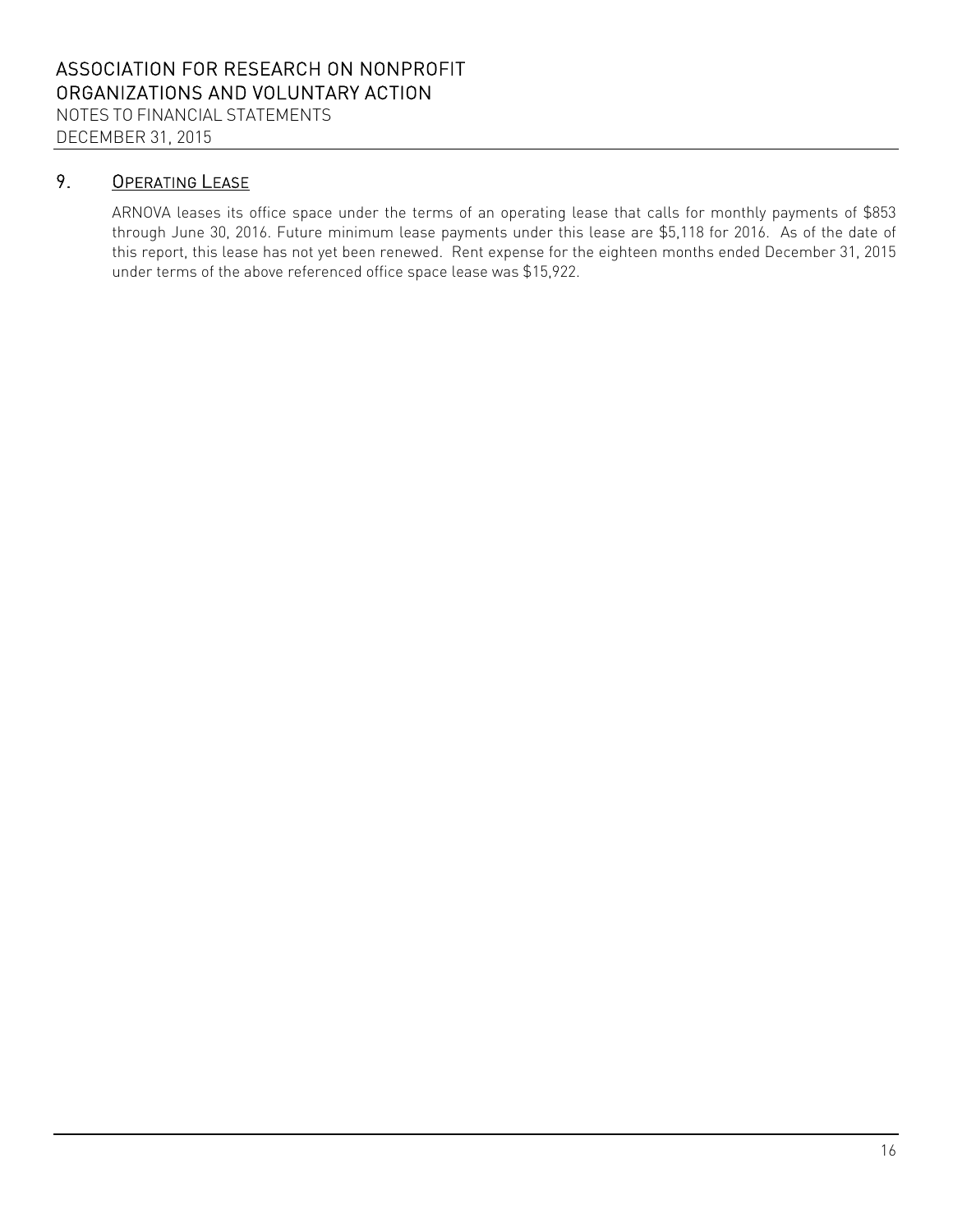PH 317 241 2999 FAX 317 240 4485

Greenwalt CPAs, Inc. 5342 W. Vermont Street Indianapolis, IN 46224 www.greenwaltcpas.com



#### INDEPENDENT AUDITORS' REPORT ON SUPPLEMENTARY INFORMATION

To the Board of Directors of

Association for Research on Nonprofit Organizations and Voluntary Action:

We have audited the financial statements of Association for Research on Nonprofit Organizations and Voluntary Action ("ARNOVA"), as of and for the eighteen months ended December 31, 2015 and our report thereon dated May 12, 2016, which expressed an unmodified opinion on those financial statements, appears on page 1. Our audit was conducted for the purpose of forming an opinion on the financial statements as a whole. The supplementary information shown in Exhibit I is presented for purposes of additional analysis and is not a required part of the financial statements. Such information is the responsibility of management and was derived from and relates directly to the underlying accounting and other records used to prepare the financial statements. The information has been subjected to the auditing procedures applied in the audit of the financial statements and certain additional procedures, including comparing and reconciling such information directly to the underlying accounting and other records used to prepare the financial statements or to the financial statements themselves, and other additional procedures in accordance with auditing standards generally accepted in the United States of America. In our opinion, the information is fairly stated in all material respects in relation to the financial statements as a whole.

Scenwalt CPAs, me.

May 12, 2016